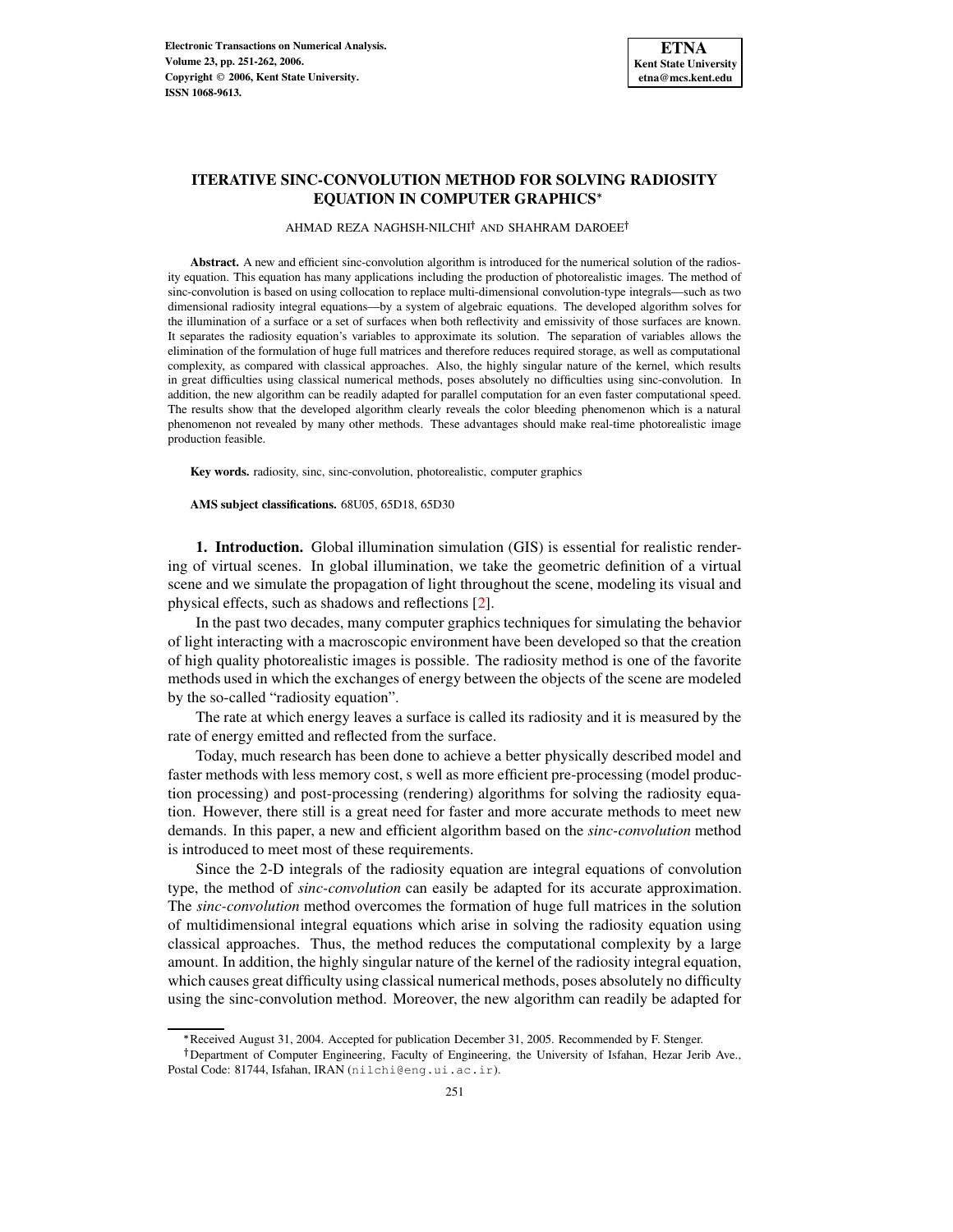parallel computation for even faster computational speed. These advantages make it possible to achieve real time high quality photorealistic digital images.

**2. Radiosity equation.** The radiosity equation is a mathematical model for the brightness of a collection of surfaces when their reflectivity and emissivity are given. This equation is classified as a linear system of two-dimensional singular linear Fredholm equations of the second kind and is given by [\[1\]](#page-10-1)

$$
B(P) - \frac{\rho(P)}{\pi} \int_s B(Q)g(P,Q)V(P,Q)dS_Q = E(P), \quad P \in S,
$$

where  $B(P)$  is the brightness or radiosity at point P,  $E(P)$  is the function of emissivity at  $P \in S$ , the function  $\rho(P)$  gives the reflectivity at  $P \in S$  where  $0 \leq \rho(P) < 1$ , and the function  $V(P,Q)$  is a "line of sight" function. If the points P and Q could "see each other" along a straight line segment which does not intersect surface  $S$  at any other point, then  $V(P,Q) = 1$ ; otherwise,  $V(P,Q) = 0$ . It is assumed that the surface is a Lambertian diffuse reflector surface, which means its reflectivity is assumed to be uniform in all directions [\[1,](#page-10-1) [5\]](#page-10-2). The kernel function,  $g(P, Q)$ , is given by [\[1\]](#page-10-1)

$$
g(P,Q) = \frac{\cos \theta_P \cos \theta_Q}{|P-Q|^2} = \frac{[(Q-P).n_p][(P-Q).n_Q]}{|P-Q|^4}.
$$

In the kernel function,  $n_P$  is the inner unit normal to surface S at point P and  $\theta_P$  is the angle between  $n_P$  and line  $PQ$ .  $n_Q$  and  $\theta_Q$  are defined analogously. For example, for the surfaces of an empty room with  $M - by - N - by - L$  dimensions,

$$
S_{xz} = \{(x, 0, z) | 0 \le x \le M, 0 \le z \le L\},\
$$
  
and 
$$
S_{xy} = \{(x, y, 0) | 0 \le x \le M, 0 \le y \le N\},\
$$

the kernel function  $g$  would become

$$
g(P,Q) = \begin{cases} \frac{bz}{[(x-a)^2 + b^2 + z^2]^2}, & P \in S_{xy}, & Q \in S_{xz}, \\ \frac{yc}{[(x-a)^2 + y^2 + c^2]^2}, & P \in S_{xz}, & Q \in S_{xy}, \\ 0, & \text{otherwise}, \end{cases}
$$

where  $P = (a,b,c)$  and  $Q = (x,y,z)$ . To solve the radiosity equation, it is easier to write it in the parametric form. In the two dimensional parametric form of the radiosity equation, the key variables, including reflectivity, emissivity, and radiosity, would be two-variable functions for the  $i^{th}$  surface as receiver and  $j^{th}$  surface as transmitter of light energy as follows:

$$
B_i(s,t) - \rho_i(s,t) \sum_j \int \int B_j(u,v) G_{i-j}(s,t,u,v) V(s,t,u,v) dA_j(u,v) du dv,
$$

where  $B_i(s,t)$  is the radiosity,  $E_i(s,t)$  is the emissivity, and  $\rho_i(s,t)$  is the Lambertian reflecwhere  $B_i(s, t)$  is the radiosity,  $E_i(s, t)$  is the emissivity, and  $\rho_i(s, t)$  is the Lambertian reflection at point  $(s, t)$  on the  $i^{th}$  surface; and  $dA_i(u, v)$  is the differential area at point  $(u, v)$  of tion at point  $(s, t)$  on the  $i^{th}$  surface; and  $dA_j(u, v)$  is the differential area at point  $(u, v)$  of the  $j^{th}$  surface. In addition,  $G_{i-j}(s, t, u, v)$  is the form factor and  $V(s, t, u, v)$  is the "line of sight" both from point  $(s, t)$  on the  $i<sup>th</sup>$  surface to the point  $(u, v)$  on the  $j<sup>th</sup>$  surface.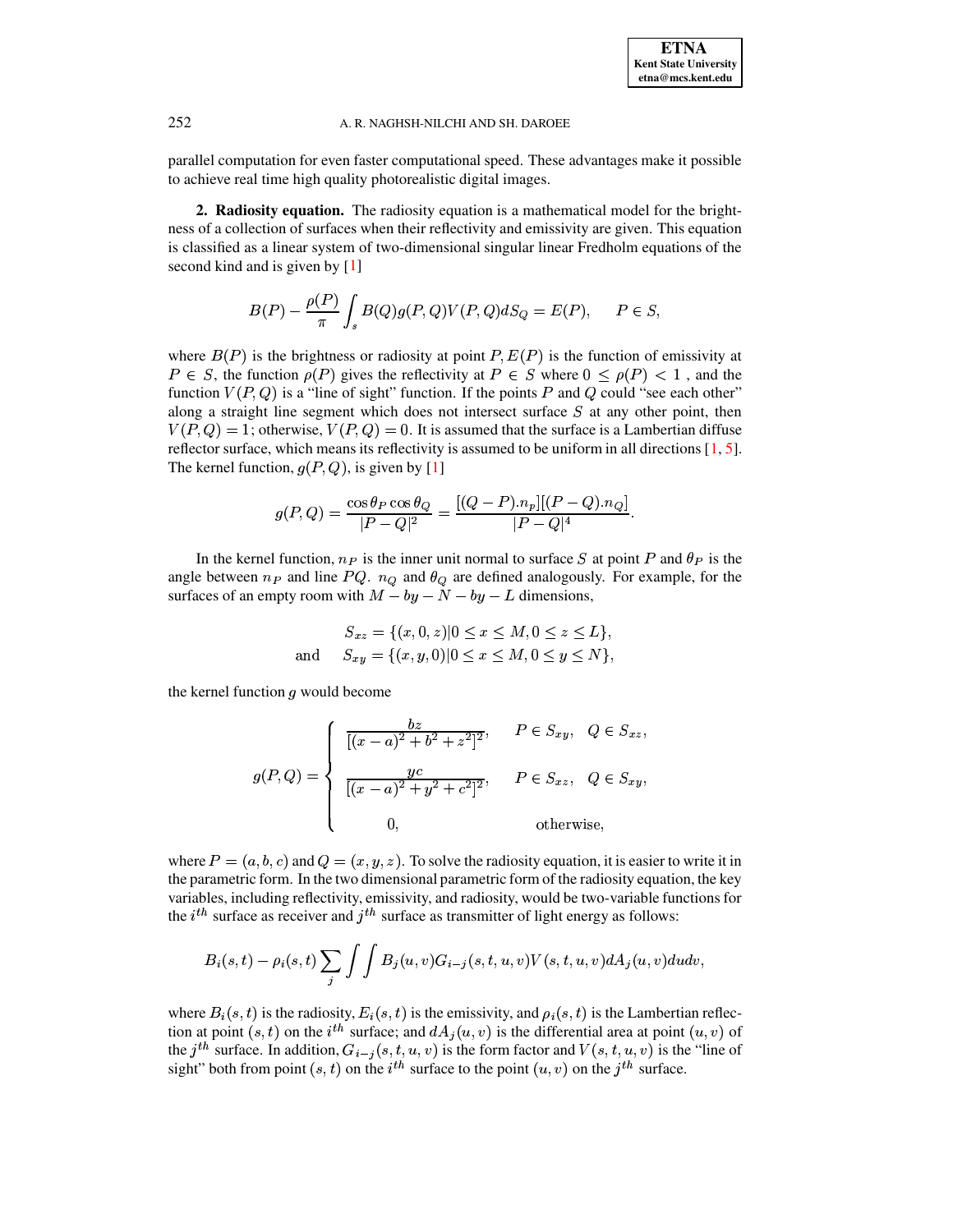We combine the functions of form factors, differential area, and the "line of sight" and in  $k_{ij}(s, t, u, v)$ , the kernel function. Then, the radiosity equation becomes:

<span id="page-2-0"></span>(2.1) 
$$
B_i(s,t) - \rho_i(s,t) \sum_j \int \int k_{ij}(s,t,u,v) B_j(u,v) du dv.
$$

In the next section, a *sinc-convolution* approximation algorithm is developed to solve the radiosity equation defined in [\(2.1\)](#page-2-0).

**3.** *Sinc-convolution* **approximation for solving radiosity equation.** Here, we briefly describe an iterative *sinc-convolution* method and we apply it to solve the radiosity equation. The detailed description of the method is available in many publications including [\[3,](#page-10-3) [7,](#page-10-4) [9,](#page-11-0) [12,](#page-11-1) [13\]](#page-11-2). To solve the radiosity equation, we assume one source of light in an empty room such that any surface S in the room is assumed to be un-occluded. We, further, assume that the room's length is  $M$ , its breadth is  $N$ , and its height is  $L$ . We use the *sinc-convolution* method to replace the integral equation in  $(2.1)$  by a system of algebraic equations in all dimensions. In effect, we develop a quadrature formula to evaluate the integral equation using a separation of variables technique.

Let's assume that there are  $L + 1$  number of surfaces,  $\mathbf{S}_k$ , for  $k = 0, \dots, L$ , on the z axis inside the room such that there are  $(M + 1) \times (N + 1)$  samples of sinc points, selected on each of the surfaces, along the  $x$  and  $y$  axis, respectively, where we would like to calculate the illumination using the the two dimensional radiosity equation.

Now, in each surface, we set  $m_i = M_i + N_i + 1$  for  $i = 1, 2$  and define the sinc points by  $z_k^i = \phi_i^{-1}(kh_i)$  where  $\phi_i^{-1}$  denotes the inverse function of the mapping functions  $\phi_i$ . The selection of the mapping functions,  $\phi_i$ , depends upon specific regions. An extensive analysis of selecting a proper mapping function for any specific region is available in [\[9,](#page-11-0) [10,](#page-11-3) [13\]](#page-11-2).

Based on the regions in our problem, the best mapping function for the x transformation would be  $\phi(x) = \ln \left( \frac{x}{M-x} \right)$  which determines the sinc points  $x_i = \frac{Me^{ih_1}}{e^{ih_1}+1}$ ,  $i = -M, \dots, M$ [\[10\]](#page-11-3). The *sinc-convolution* method requires the derivative of the mapping function [\[9,](#page-11-0) [10,](#page-11-3) [13\]](#page-11-2). This is known to be  $\phi'(x) = \frac{M}{x(M - x)} [9, 10]$  $\phi'(x) = \frac{M}{x(M - x)} [9, 10]$  $\phi'(x) = \frac{M}{x(M - x)} [9, 10]$  $\phi'(x) = \frac{M}{x(M - x)} [9, 10]$ . The same mapping function may also be used for other axis transformations.

Now, let z denote the set of all integers and let  $\sigma_k$  be defined by

$$
\sigma_k = \int_0^k \frac{\sin(\pi z)}{\pi z} dz, \ \ k \in Z.
$$

Also, let  $I_{m_i}^{(-1)}$  be a square matrix of order  $m_i$  having  $\delta_{i-1}^{(-1)}$  as its element where

$$
\delta_k^{(-1)}=\sigma_k+\frac{1}{2}.
$$

<span id="page-2-1"></span>We determine matrices  $A_i$ ,  $X_i$ ,  $S_i$  and  $X_i^{-1}$  and such that [\[8,](#page-11-4) [9,](#page-11-0) [11,](#page-11-5) [13\]](#page-11-2):

(3.1) 
$$
A_1 = h_1 I_{m_1}^{(-1)} D_1 \left( \frac{1}{\phi'(x)} \right) = X_1 S_1 X_1^{-1}
$$

(3.2) 
$$
A_{2-1} = h_2 I_{m_2}^{(-1)} D_2 \left( \frac{1}{\phi'(y)} \right) = X_{2-1} S_{2-1} X_{2-1}^{-1}
$$

(3.3) 
$$
A_{2,2} = h_2 \left[ I_{m_2}^{(-1)} \right]^T D_2 \left( \frac{1}{\phi'(y)} \right) = X_{2,2} S_{2,2} X_{2,2}^{-1}
$$

(3.4) 
$$
A_3 = h_3 \left[ I_{m_3}^{(-1)} \right]^T D_3 \left( \frac{1}{\phi'(z)} \right) = X_3 S_3 X_3^{-1}
$$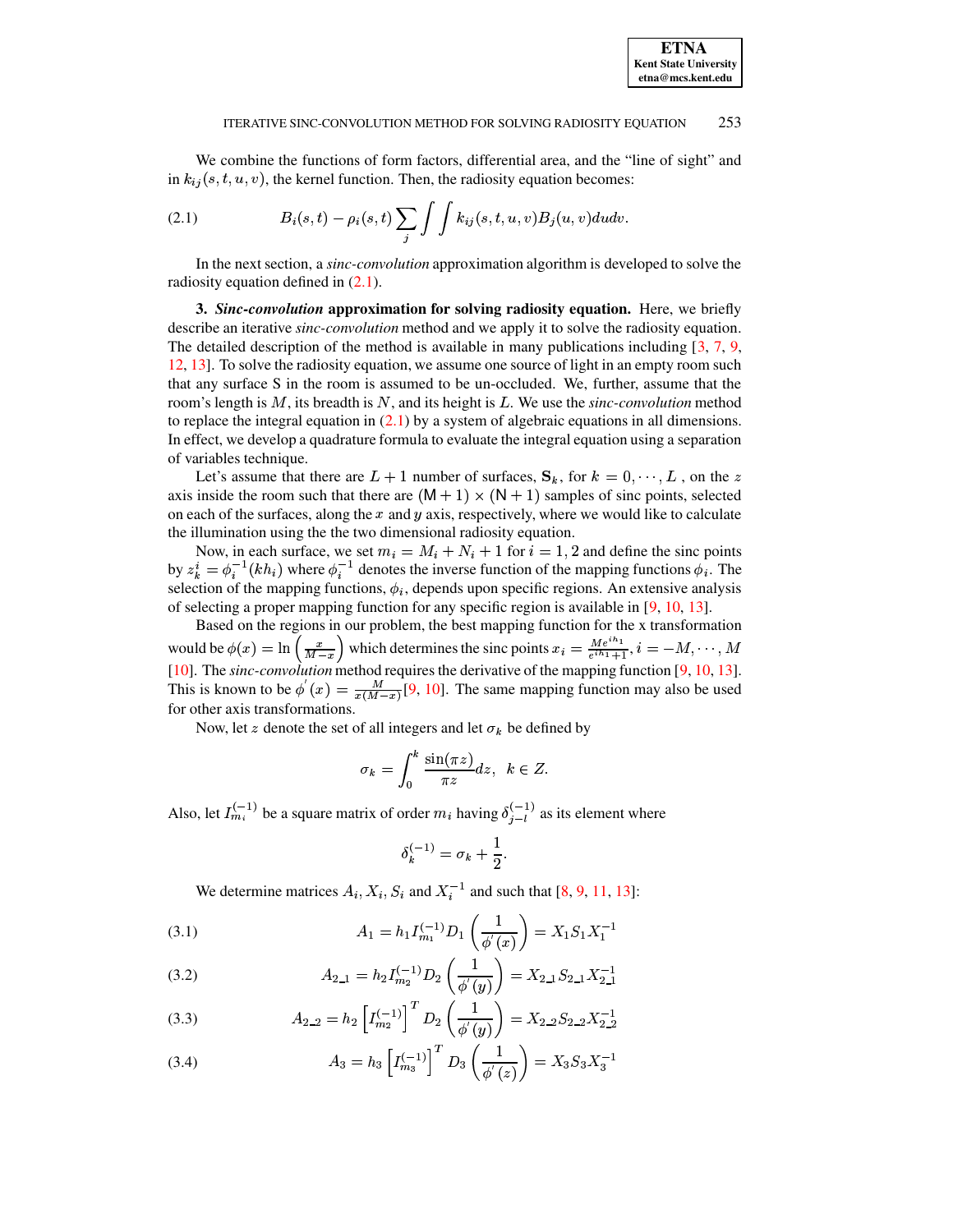

FIG. 3.1. The geometry of the scene is a  $M - by - N - by - L$  room with origin at O.

<span id="page-3-0"></span>where  $X_i$ ,  $i = 1, 2, 1, 2, 2, 3$  are matrices of eigenvectors and

$$
D_i(u) = diag\left[u\left(z_{-M_i}^{(i)}\right), \cdots, u\left(z_{N_i}^{(i)}\right)\right],
$$

where  $z_i^i$  shows sinc points for all three dimensions and the diagonal matrix

$$
S_i = diag\left[s_{-M_i}^i, \cdots, s_{N_i}^i\right],
$$

with  $s_j^i$  as the eigenvalues [3].

As we mentioned before, an empty room is considered as the geometry of our scene where there is no occluded surface. We further assume that the room's walls have different colors. The geometry of the scene is shown in Figure 3.1.

Since the considered scene is an empty room, there is no object to block the "lines of sight" and so the value for V in the kernel function is always equal to 1. With  $V=1$ , the kernels of all surfaces are derived and are tabulated in the Table 3.1.

Following the *sinc-convolution* algorithm from  $[7, 8, 11, 12, 13]$ , a special version of "Laplace transform" of the kernel is required.

<span id="page-3-1"></span>3.1. Laplace transform. The sinc-convolution algorithm requires a special form of "Laplace transform" of kernel of the integral,  $g(P,Q)$ , denoted in quotes, where its Laplace variables are inverted. It is defined by [3]

$$
G(s,v)=\int_0^\infty\int_0^\infty g(x,y)e^{-\left(\frac{x}{s}+\frac{y}{v}\right)}dxdy.
$$

For the kernels given in Table 3.1, we need to compute the "Laplace transform" of the following integrals:

254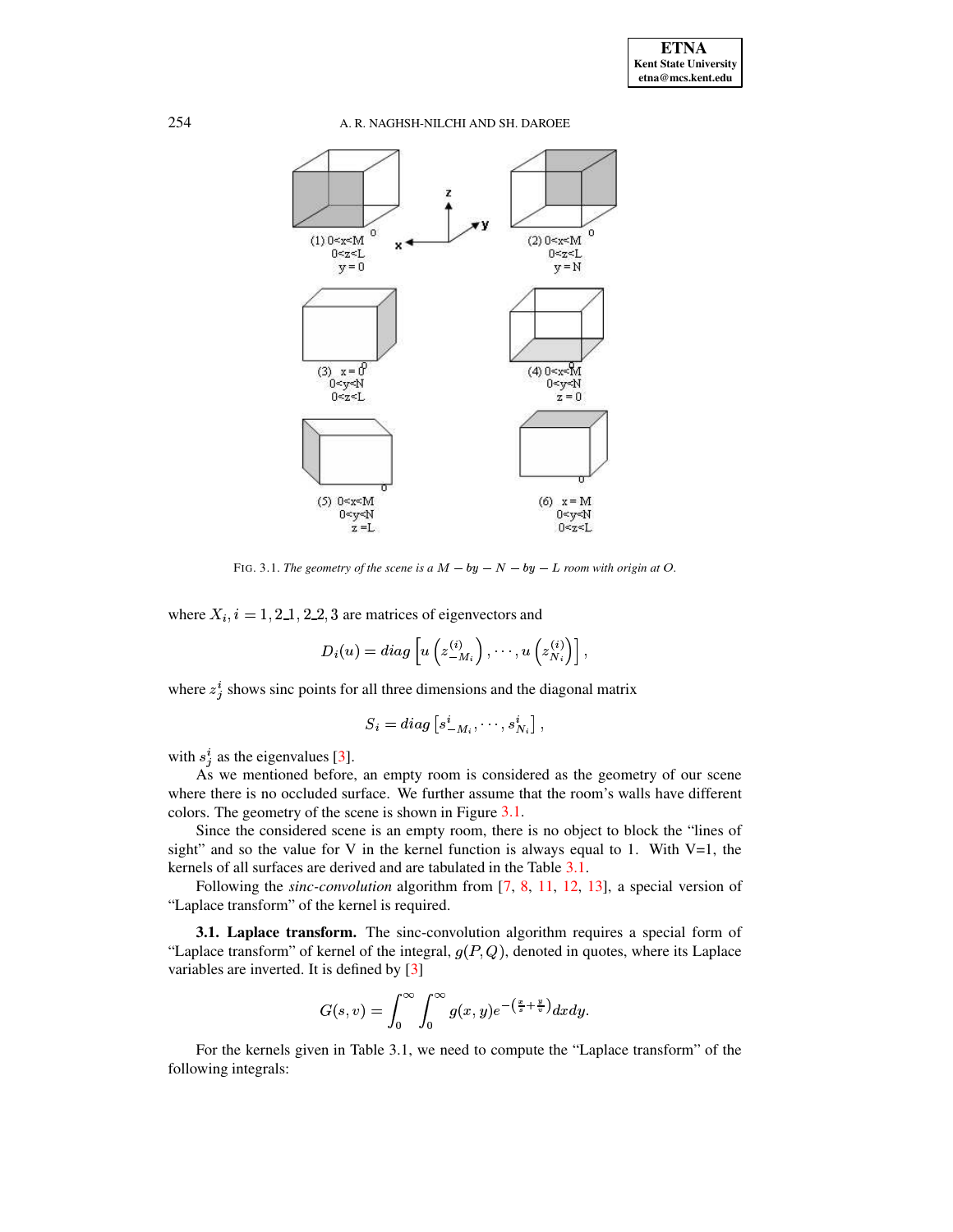**ETNA Kent State University**  $etna@mcs. kent.edu$ 

<span id="page-4-1"></span>
$$
\int_{0}^{\infty} \int_{0}^{\infty} \frac{z}{(x-a)^2 + (y-b)^2 + (z-c)^2} e^{\frac{-x}{s}} e^{\frac{-z}{w}} dx dz,
$$
\n
$$
\int_{0}^{\infty} \int_{0}^{\infty} \frac{z}{(x-a)^2 + (y-b)^2 + (z-c)^2} e^{\frac{-y}{v}} e^{\frac{-z}{w}} dy dz,
$$
\n
$$
\int_{0}^{\infty} \int_{0}^{\infty} \frac{y}{(x-a)^2 + (y-b)^2 + (z-c)^2} e^{\frac{-y}{v}} e^{\frac{-z}{w}} dy dz,
$$
\n
$$
\int_{0}^{\infty} \int_{0}^{\infty} \frac{y}{(x-a)^2 + (y-b)^2 + (z-c)^2} e^{\frac{-z}{s}} e^{\frac{-y}{v}} dx dy,
$$
\n
$$
\int_{0}^{\infty} \int_{0}^{\infty} \frac{x}{(x-a)^2 + (y-b)^2 + (z-c)^2} e^{\frac{-z}{s}} e^{\frac{-z}{w}} dx dz,
$$
\n
$$
\int_{0}^{\infty} \int_{0}^{\infty} \frac{x}{(x-a)^2 + (y-b)^2 + (z-c)^2} e^{\frac{-z}{s}} e^{\frac{-z}{v}} dx dy,
$$
\n
$$
\int_{0}^{\infty} \int_{0}^{\infty} \frac{1}{(x-a)^2 + (y-b)^2 + (z-c)^2} e^{\frac{-z}{s}} e^{\frac{-z}{w}} dx dy,
$$
\n
$$
\int_{0}^{\infty} \int_{0}^{\infty} \frac{1}{(x-a)^2 + (y-b)^2 + (z-c)^2} e^{\frac{-z}{s}} e^{\frac{-z}{w}} dx dz,
$$
\n(3.5)

The first dimension of the "Laplace transform" integrals of the radiosity equation is computed analytically. However, the second dimension could not be solved analytically and therefore we solve it using Gauss-Legendre numerical method. Here, we only demonstrate the analytical solution procedure for the following two integrals. We extend the procedure to the other involved integrals by adaptation [3].

<span id="page-4-0"></span>(3.6) 
$$
\int_0^\infty \frac{1}{(x-a)^2 + (y-b)^2 + (z-c)^2} e^{\frac{-x}{s}} dx
$$

(3.7) 
$$
\int_0^\infty \frac{x}{(x-a)^2 + (y-b)^2 + (z-c)^2} e^{\frac{-x}{s}} dx
$$

We assume  $\beta = \sqrt{(y-b)^2 + (z-c)^2}$ , and find the kernel for the above intergrals,  $f(x)$ , as

$$
f(x) = \frac{x}{\beta^2 + (x - a)^2}.
$$

Now, if we assume the "Laplace transform" of function  $f(t)$  as  $F(s)$ , then

$$
L{f'(t)} = sF(s) - f(0).
$$

Solving the above equation, we have  $[4, 6]$ 

$$
L\{f'(t)\} = (a^2 + \beta^2) \int_0^\infty \frac{1}{\left[\beta^2 + (x-a)^2\right]^2} e^{\frac{-x}{s}} dx - \int_0^\infty \frac{x^2}{\left[\beta^2 + (x-a)^2\right]^2} e^{\frac{-x}{s}} dx.
$$

With the change of variable as  $x - a = X$  for the second integral and performing some simplification, we arrive at the expression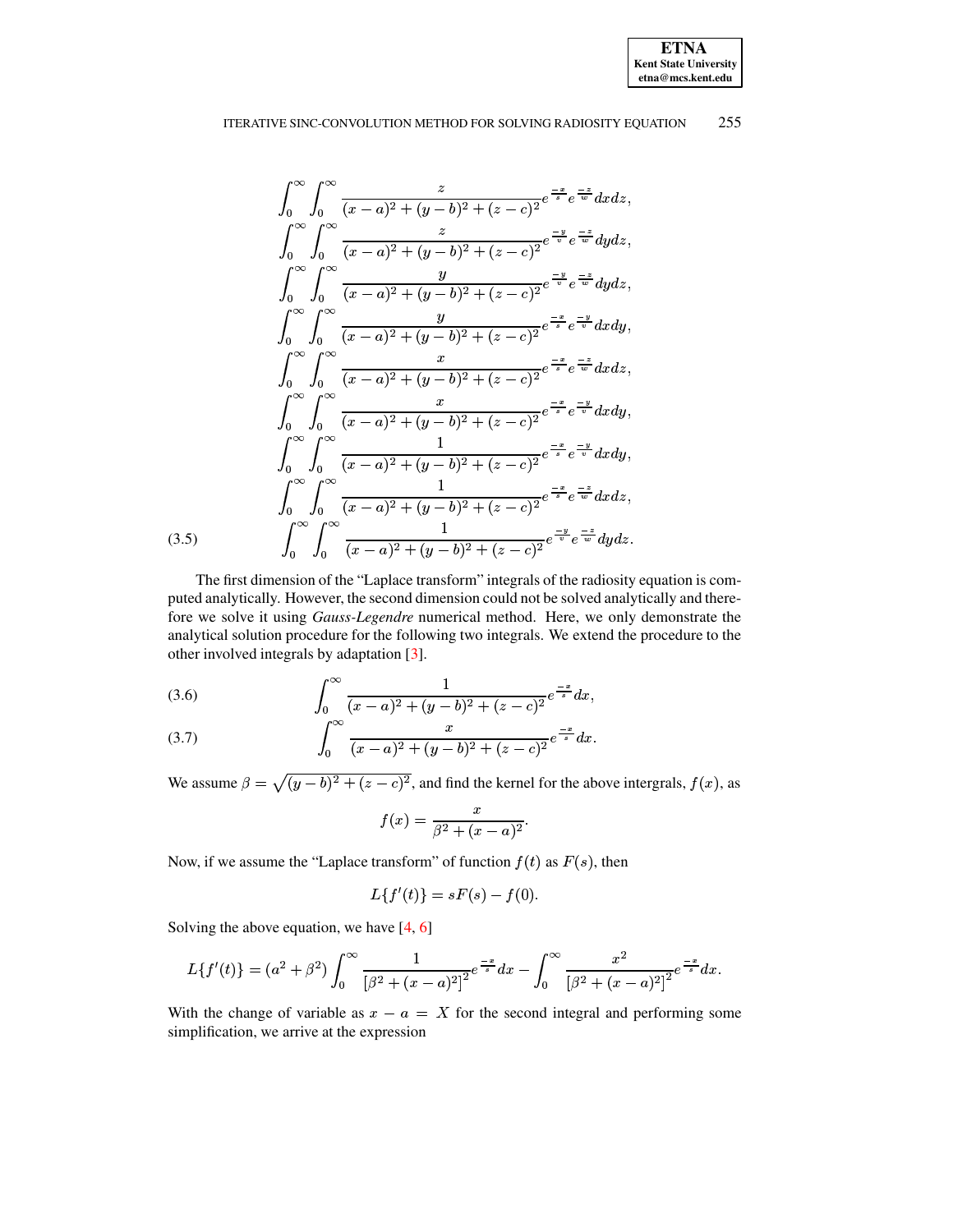TABLE  $3.1\,$ Kernel functions for the surfaces of an empty room.

<span id="page-5-0"></span>

| $k_{11}=0$                                                        |
|-------------------------------------------------------------------|
| $k_{13} = \frac{ay}{[(a^2 + N^2 + (z - c)^2)]^2}$                 |
| $k_{15} = \frac{y(L-c)}{[(x-a)^2 + y^2 + (L-c)^2]^2}$             |
| $k_{21} = \frac{N^2}{\left[ (x-a)^2 + N^2 + (L-c)^2 \right]^2}$   |
| $k_{23} = \frac{a(N-y)}{\left[a^2 + (y-N)^2 + (z-c)^2\right]^2}$  |
| $k_{25} = \frac{(L-c)(N-y)}{[(x-a)^2 + (y-N)^2 + (L-c)^2]^2}$     |
| $k_{31} = \frac{xb}{[x^2 + b^2 + (z - c)^2]^2}$                   |
| $k_{33}=0$                                                        |
| $k_{35} = \frac{x(L-c)}{[x^2 + (y-b)^2 + (L-c)^2]^2}$             |
| $k_{41} = \frac{zb}{[(x-a)^2 + b^2 + z^2]^2}$                     |
| $k_{43} = \frac{az}{[a^2 + (y - b)^2 + z^2]^2}$                   |
| $k_{45} = \frac{L^2}{[(x-a)^2 + (y-b)^2 + L^2]^2}$                |
| $k_{51} = \frac{b(L-z)}{[(x-a)^2 + b^2 + (z-L)^2]^2}$             |
| $k_{53} = \frac{a(L-z)}{[a^2 + (y-b)^2 + (z-L)^2]^2}$             |
| $k_{55}=0$                                                        |
| $k_{61} = \frac{b(M-x)}{[(x-M)^2 + b^2 + (z-c)^2]^2}$             |
| $k_{63} = \frac{M^2}{\left[M^2 + (y - b)^2 + (z - c)^2\right]^2}$ |

 $k_{65} = \frac{(L-c)(M-x)}{[(x-M)^2 + (y-b)^2 + (L-c)^2]^2}$ 

$$
k_{12} = \frac{N^2}{\left[ (x-a)^2 + N^2 + (z-c)^2 \right]^2}
$$
  
\n
$$
k_{14} = \frac{yc}{\left[ (x-a)^2 + y^2 + c^2 \right]^2}
$$
  
\n
$$
k_{16} = \frac{y(M-a)}{\left[ (M-a)^2 + y^2 + (z-c)^2 \right]^2}
$$
  
\n
$$
k_{22} = 0
$$

$$
k_{24} = \frac{c(N-y)}{[(x-a)^2 + (y-N)^2 + c^2]^2}
$$
  
\n
$$
k_{26} = \frac{(M-a)(N-y)}{[(M-a)^2 + (y-N)^2 + (z-c)^2]^2}
$$
  
\n
$$
k_{32} = \frac{x(N-b)}{[x^2 + (N-b)^2 + (z-c)^2]^2}
$$
  
\n
$$
k_{34} = \frac{xc}{[x^2 + (y-b)^2 + c^2]^2}
$$
  
\n
$$
k_{36} = \frac{M^2}{[M^2 + (y-b)^2 + (z-c)^2]^2}
$$
  
\n
$$
k_{42} = \frac{z(N-b)}{[(x-a)^2 + (N-b)^2 + z^2]^2}
$$
  
\n
$$
k_{44} = 0
$$

$$
k_{46} = \frac{z(M-a)}{[(M-a)^2 + (y-b)^2 + z^2]^2}
$$
  
\n
$$
k_{52} = \frac{(N-b)(L-z)}{[(x-a)^2 + (N-b)^2 + (z-L)^2]^2}
$$
  
\n
$$
k_{54} = \frac{L^2}{[(x-a)^2 + (y-b)^2 + (z-L)^2]^2}
$$
  
\n
$$
k_{56} = \frac{(M-a)(L-z)}{[(M-a)^2 + (y-b)^2 + (z-L)^2]^2}
$$
  
\n
$$
k_{62} = \frac{(N-b)(M-x)}{[(x-M)^2 + (N-b)^2 + (z-c)^2]^2}
$$
  
\n
$$
k_{64} = \frac{c(M-x)}{[(x-M)^2 + (y-b)^2 + c^2]^2}
$$
  
\n
$$
k_{66} = 0.
$$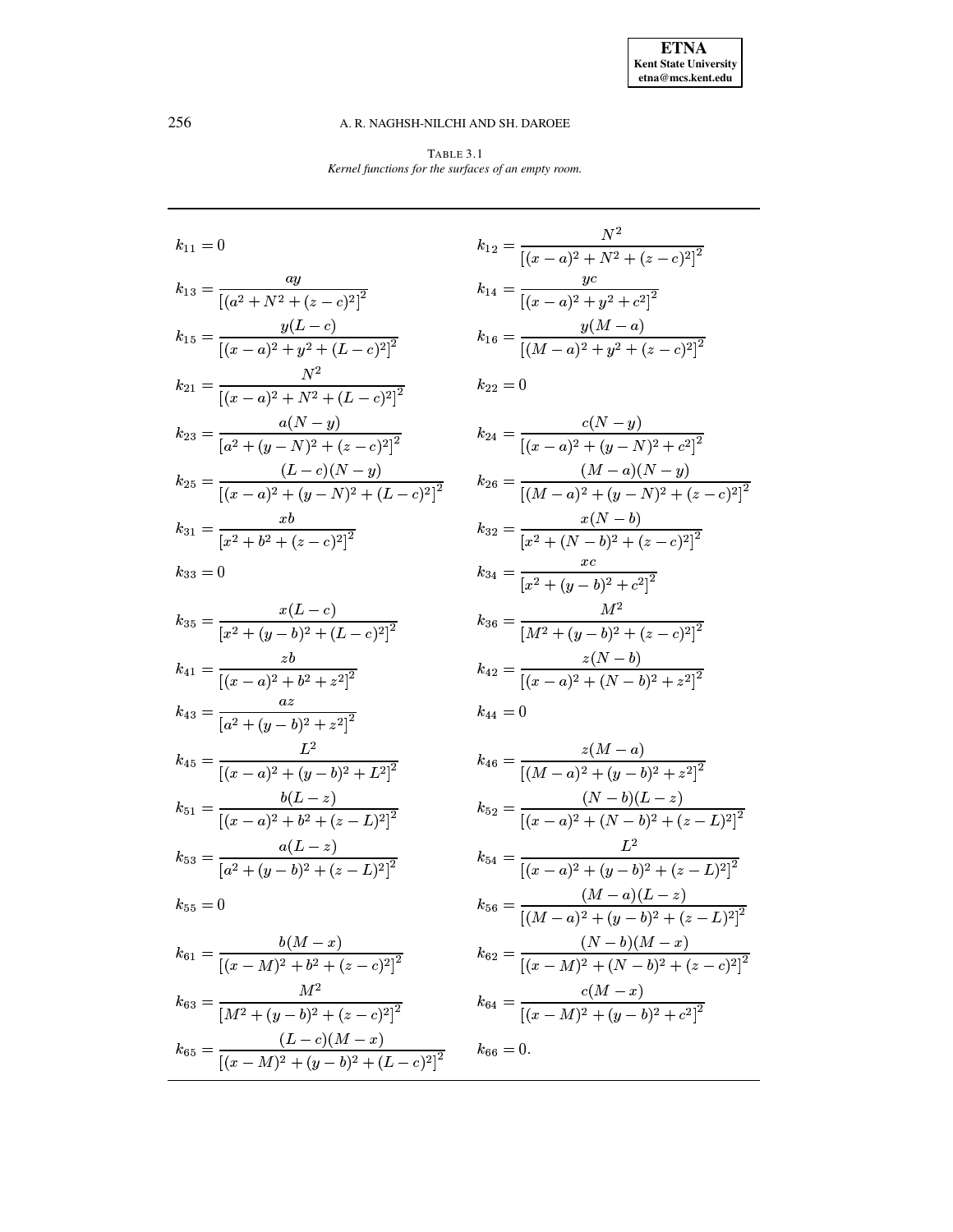#### 257 ITERATIVE SINC-CONVOLUTION METHOD FOR SOLVING RADIOSITY EQUATION

$$
\int_0^\infty \frac{1}{\left[\beta^2 + (x - a)^2\right]^2} e^{-\frac{x}{s}} dx = \frac{1}{\beta^2} \left[ e^{-\frac{a}{s}} \int_{-a}^\infty \frac{x^2 e^{-\frac{x}{s}}}{\left[\beta^2 + x^2\right]^2} dx + 2ae^{\frac{-a}{s}} \int_{-a}^\infty \frac{xe^{-\frac{x}{s}}}{\left[\beta^2 + x^2\right]^2} dx + sF(s) \right]
$$

The values of the right integrals are known and they are documented in [6]. Now with proper replacements, the integral  $(3.6)$  is obtained as [3]

$$
\int_0^\infty \frac{1}{(x-a)^2 + (y-b)^2 + (z-c)^2} e^{-\frac{x}{s}} dx = \frac{a}{2\beta^2(\beta^2 + a^2)} + \frac{1}{4s\beta^2} \times \times \left[ E_i \left( \frac{-a}{s} + i\frac{\beta}{s} \right) \exp\left( \frac{-a}{s} + i\frac{\beta}{s} \right) + E_i \left( \frac{-a}{s} - i\frac{\beta}{s} \right) \exp\left( \frac{-a}{s} - i\frac{\beta}{s} \right) \right]
$$
  
- $i \frac{1}{4\beta^3} \left[ -E_i \left( \frac{-a}{s} + i\frac{\beta}{s} \right) \exp\left( \frac{-a}{s} + i\frac{\beta}{s} \right) + E_i \left( \frac{-a}{s} - i\frac{\beta}{s} \right) \exp\left( \frac{-a}{s} - i\frac{\beta}{s} \right) \right],$ 

where

$$
Ei(x) = \int_x^{\infty} \frac{e^{-t}t}{d} t.
$$

With a similar procedure, we also obtain a solution for  $(3.7)$  as  $[3, 6]$ 

$$
\int_0^\infty \frac{x}{(x-a)^2 + (y-b)^2 + (z-c)^2} e^{-\frac{x}{s}} dx = \frac{1}{2\beta^2} + \frac{a}{4s\beta^2} \times
$$
  
 
$$
\times \left[ E_i \left( \frac{-a}{s} + i\frac{\beta}{s} \right) exp\left( \frac{-a}{s} + i\frac{\beta}{s} \right) + E_i \left( \frac{-a}{s} - i\frac{\beta}{s} \right) exp\left( \frac{-a}{s} - i\frac{\beta}{s} \right) \right] +
$$
  
+
$$
+ i \left( \frac{1}{4s\beta} - \frac{a}{4\beta^3} \right) \left[ -E_i \left( \frac{-a}{s} + i\frac{\beta}{s} \right) exp\left( \frac{-a}{s} + i\frac{\beta}{s} \right) + \right.
$$
  
+
$$
E_i \left( \frac{-a}{s} - i\frac{\beta}{s} \right) exp\left( \frac{-a}{s} - i\frac{\beta}{s} \right) \right].
$$

The first integration of the other 2-D integrals of  $(3.5)$  are solved in a similar manner. We could not solve the second integral analytically. Therefore, we solved it numerically using Gauss-Legendre numerical method. In the next section, we illustrate the sinc-convolution algorithm using the method of separation of variables.

3.2. Separation of variables of 2-D integrals. Here, we enlist the method of separation of variables for solving the two-dimensional convolution-type integrals defined in  $(3.8)$  below, used in the radiosity integral equations of  $(2.1)$ , and rewritten in the form

$$
B(P) = \frac{\rho(P)}{\pi} p(a, b) = E(P), \quad P \in S,
$$

where

<span id="page-6-0"></span>(3.8) 
$$
p(a,b) = \int_0^N \int_0^M C(x,y)g(x-a,y-b)dxdy,
$$

and  $C(.,.) = B(.)V(.,.).$  We omit the derivation of the algorithm and refer the readers to the references  $[9, 13]$  for in depth analysis of the method as well as its derivation. The method is summarized in Table 3.2. The separation of variables of all the 2-D integrals in the radiosity equation is done analogously [3].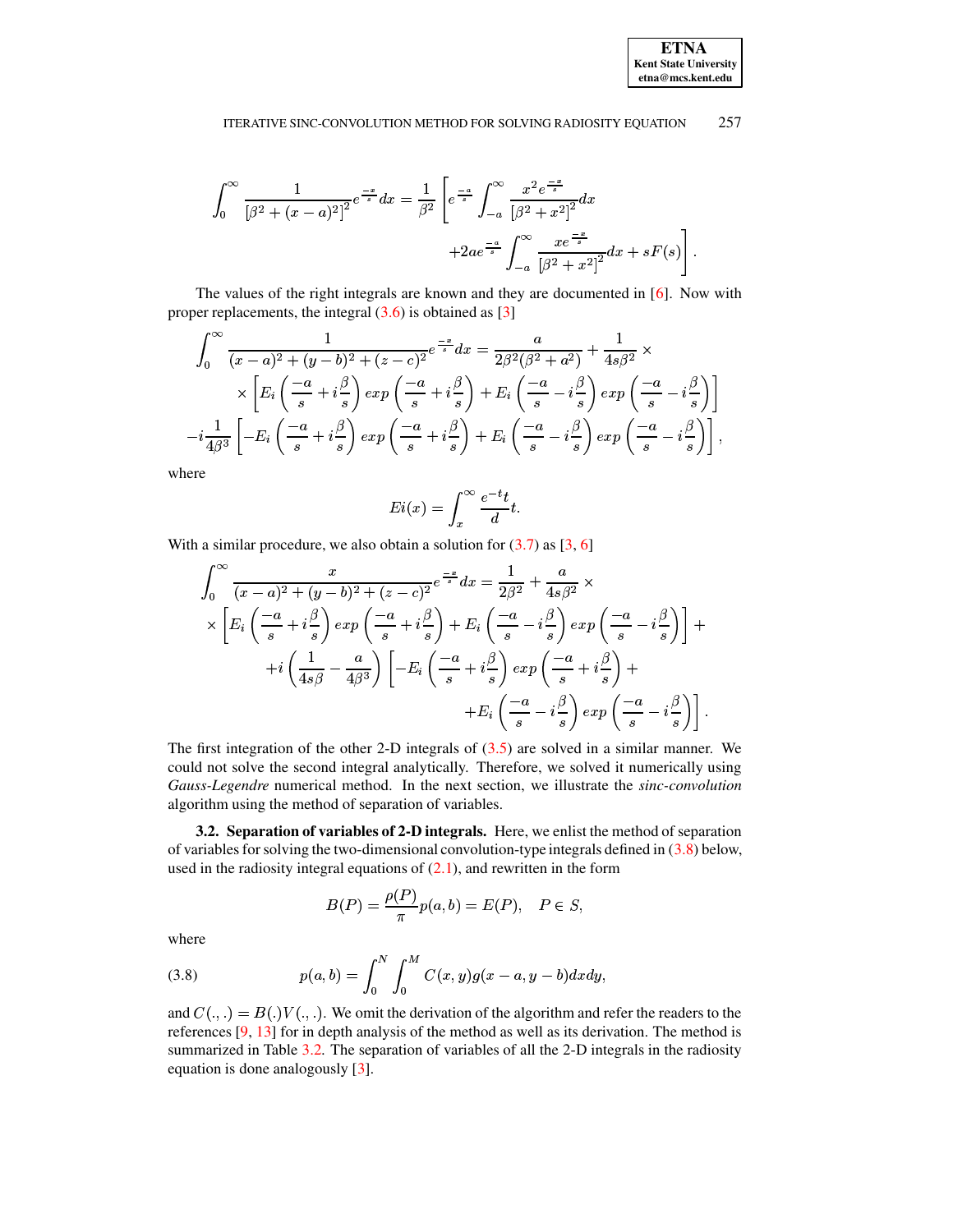TABLE 3.2 Algorithm for approximate solution of  $p(a, b)$  at the set of sinc points.

<span id="page-7-0"></span>1. Form the array of sinc point  $z_j^{(k)}$  and  $\frac{d}{dx}\phi^{(k)}(x)$  at  $x = z_j^{(k)}$  for  $k = 1, 2$  and  $j = -M_k, \dots, M_k$ , and then form the array  $u_{i,j} = [C(z_i^{(1)}, z_j^{(2)})]$ . 2. Determine  $A_i$ ,  $X_i$ ,  $X_i^{-1}$  and  $S_i$ ,  $i = 1, 2, 1, 2, 2, 3$  as defined in (3.1) through (3.4). 3. Successively compute:  $b_j^+ = X_1^{-1} u_{\cdot j}$ <br> $t_{i, \cdot}^+ = X_2^{-1} b_{i, \cdot}$ 4. Form the products:  $t_{i,j}^- = G_{xy}(s_i^{(1)}, s_j^{(2)}) t_{i,j}^+$ where  $G_{xy}(s_i^{(1)}, s_i^{(2)})$  is the "Laplace transform" of  $g(x, y)$  defined in (3.1). 5. Successively form the arrays:  $\label{eq:1} b_{i,\cdot}^-=X_1t_{i,\cdot}^-$ <br> $\label{eq:1} b_{i,\cdot}^-=X_1t_{i,\cdot}^-$ Note:  $P_{i,j}$  are the approximations of  $p(a, b)$  at the sinc points.

3.3. Sinc basis interpolation. Now, we can use the obtained values of radiosity at the sinc points to approximate the radiosity values in all points of the scene via the use of sinc basis interpolation. First, we define function B below  $[7, 8, 9]$  as

$$
B(x,y) \approx \sum_{i=-M_1}^{N_1} \sum_{j=-M_2}^{N_2} B(x_i, y_j) w_i^{(1)} w_j^{(2)}(y),
$$

where

$$
w_n^{(m)} = \frac{\sin\left[\frac{\pi}{h_m}(\phi_m - nh_m)\right]}{\frac{\pi}{h_m}(\phi_m - nh_m)} = \text{sinc}\left(\frac{\phi_m - nh_m}{h_m}\right)
$$

With  $m = 1, 2$  and  $n = -M_m + 1, \dots, N_m - 1$ , we have [7, 9, 11, 13]

$$
w_{-M}^{(m)} = \frac{1}{1 + \rho_m} - \sum_{n=-M+1}^{N} \left[ \frac{1}{1 + e^{nh_m}} w_n^{(m)} \right],
$$
  

$$
w_N^{(m)} = \frac{\rho_m}{1 + \rho_m} - \sum_{n=-M}^{N-1} \left[ \frac{e^{nh_m}}{1 + e^{nh_m}} w_n^{(m)} \right],
$$

where  $\rho_m = e^{\phi_m}$ .

4. Approximation results. A computer code has been developed by the authors for implementing the iterative sinc-convolution method for solving the radiosity integral equation problem in an empty room with one source of light.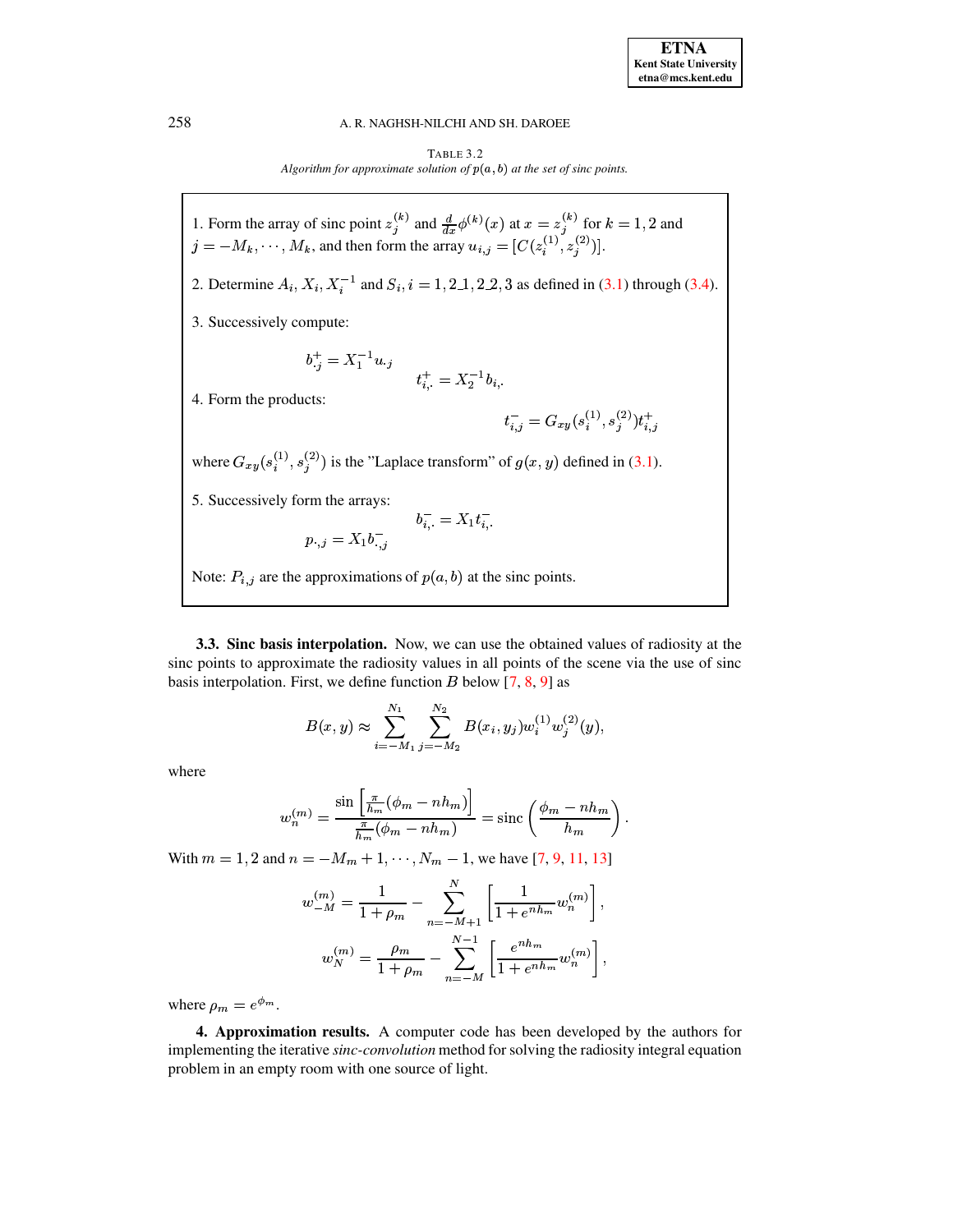For the purpose of comparison between photorealistic and non-photorealistic images, first, a non-photorealistic image of the room is presented and then two samples of images from the images created by our program is represented [\[3\]](#page-10-3).

Figure [4.1](#page-9-0) shows a non photorealistic image of a given room with one light source and Figure [4.2](#page-9-1) shows an image that is created by our program having seven surfaces with 7-by-7 sinc points on each one of them, and Figure [4.3](#page-9-2) shows the results assuming nine surfaces with 9-by-9 sinc points on each of the surfaces.

The results show that our algorithm works well for solving the radiosity problem despite a great decrease of computational complexity. Naturally, increasing the number of sinc points causes more realistic and accurate images. The issue of computational complexity is addressed in the following subsection.

**4.1. Computational complexity.** The major advantage of the *sinc-convolution* method over existing methods is a remarkable reduction in computational complexity. In this section, we compare the computational complexity of the new method with that of the traditional finite-difference methods in terms of the work required by a computer to achieve desired precision. To this end, we assume an equal number of discrete points for all three dimensions, say M. Then, the *sinc-convolution* algorithm for solving our radiosity equation would require  $3000 \times M<sup>3</sup>$  complex operations counting 5 matrix multiplications for approximating each of the 30 integrals in each of the  $(x, y)$  or  $(x, z)$  or  $(y, z)$  directions and assuming 10 iterations to achieve convergence,  $(3000 = 5 \times 30 \times 2 \times 10)$ .

In addition, the method guarantees an accuracy to within a uniform error of  $\varepsilon$ , with [\[7\]](#page-10-4)

$$
\varepsilon \approx e^{-cM^{\frac{1}{2}}}.
$$

Thus, by eliminating M, we get an expression for the complexity  $W_{SINC}(\varepsilon)$ , i.e., the work required to achieve an accuracy of  $\varepsilon$  by the *sinc-convolution* method [\[7\]](#page-10-4),

$$
W_{SINC}(\varepsilon) = \frac{3000}{c^6} \left( \log \frac{1}{\varepsilon} \right)^6,
$$

where c is a constant and usually  $c \approx \pi$ .

For finite-difference methods, let us assume the space step size  $h = \frac{2c''}{M^{1/2}}$ . The method's error is known to be [\[4\]](#page-10-5)

$$
\varepsilon = O\left( 3h^2 \right).
$$

Using the *sinc-convolution* method, there is no need for any extra computations for singular points, and so we did not consider that in the above relations. In addition, we did not consider the complexity of solving for the "Laplace transform" of the radiosity equation's kernel using *Gauss-Legendre* numerical method. This is justified since the kernel always remains the same, and therefore, one doesn't need to compute the "Laplace transform" of the kernel for a specific number of sinc points more than once. The result could be stored for solving further radiosity photorealistic problems with the same number of sinc points.

The required number of complex operations for the finite-difference method, thus, is of the order of  $O(c_k M^2)$  for some constant  $c_k \gg 1$ . We selected  $c_k = 30$  [\[7\]](#page-10-4). Thus, the minimum work (i.e. complexity) required in terms of  $\varepsilon - accuracy$  for solving the radiosity equation using a finite-difference method is

$$
W_{FD}(\varepsilon) \geq \frac{c_k \times (c'')^4}{\varepsilon^2}.
$$

A plot of complexity vs.  $\varepsilon$ -accuracy for both *sinc-convolution* and *finite-difference* methods is given in Figure [4.4.](#page-10-7)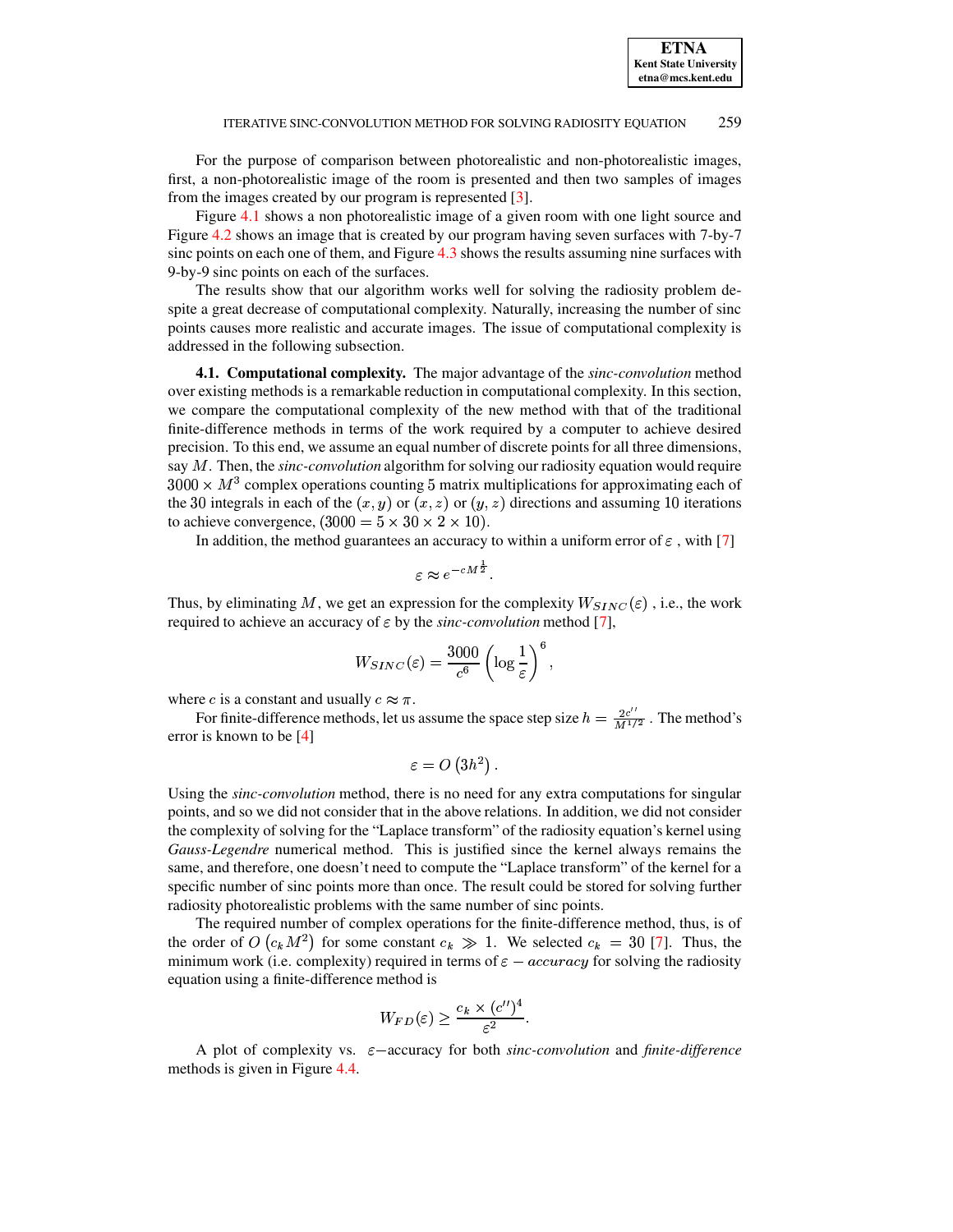

FIG. 4.1. *Non-photorealistic image of a room.*

<span id="page-9-0"></span>

FIG. 4.2. *Photorealistic image of the room with 343 sinc points.*

<span id="page-9-2"></span><span id="page-9-1"></span>

FIG. 4.3. *Photorealistic image of the room with 729 sinc points.*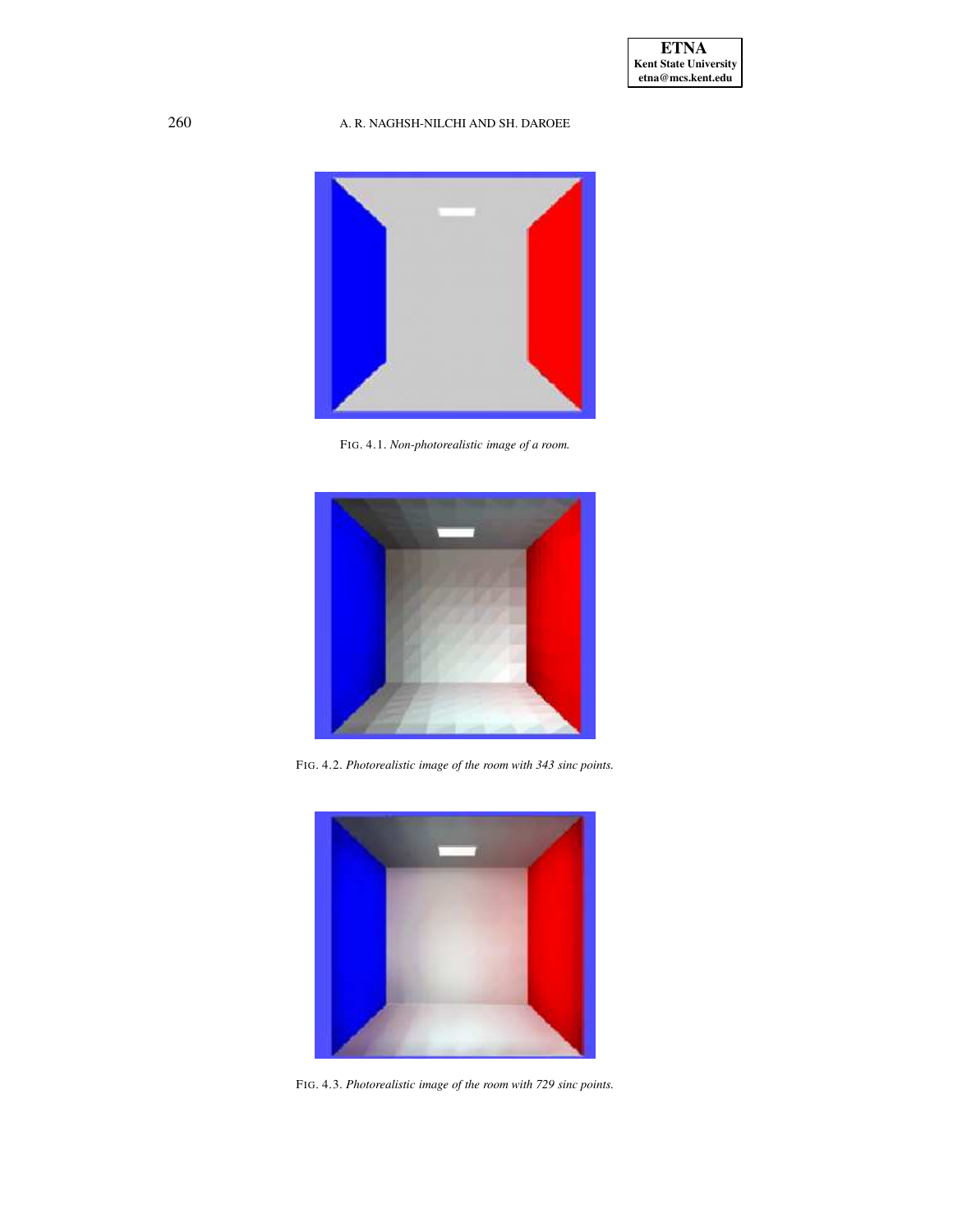



FIG. 4.4. *The complexity vs. precision,* <sup>3</sup>*, plot for both* sinc-convolution *and* finite-difference *methods.*

<span id="page-10-7"></span>**5. Concluding remarks.** In this paper, a new and efficient integral equation approach called *sinc-convolution* is used to solve the two-dimensional radiosity integral equation problem. The *sinc-convolution* algorithm overcomes the formation of huge full matrices and therefore circumvents the expensive storage and computational complexity difficulties that are encountered in solving the large matrix problems that are required of the other integralequation approaches.

In effect, the *sinc-convolution* method is a quadrature formula which enables the simultaneous evaluation of the 2-D integrals of convolution type at the given sinc points.

The computational results suggest that using a larger number of the sinc points in the  $x$ and  $y$  and  $z$  directions will improve the performance of the method. This is expected, since a larger number of sinc points increases the resolution at the cost of higher computational complexity. In addition, the new algorithm could readily be adapted to parallel computations. The parallel format results in even faster computational speed. As a practical matter, these advantages should make real-time computations feasible.

### **REFERENCES**

- <span id="page-10-1"></span>[1] K. ATKINSON AND D. DA-KWUN CHIEN, *A fast matrix-vector multiplication method for solving the radiosity equation*, Adv. Comput. Math., 12 (2000), pp. 151–174.
- <span id="page-10-0"></span>[2] F. CUNY, L. ALONSO, AND N. HOLZSCHUCH,*A novel approach makes higher order wavelets really efficient for radiosity*, Computer Graphics Forum, Eurographics, 19, 3 (2000), pp. 99–108.
- <span id="page-10-3"></span>[3] SH. DAROOEI, *Sinc-convolution method for solving radiosity equation in computer graphics*, M.S. thesis, Department of Computer Engineering, University of Isfahan, Iran, 2001.
- <span id="page-10-5"></span>[4] P. DUCHATEAU AND D. W. ZACHMANN, *Theory and Problems of Partial Differential Equations, Schaum's Outline Series in Mathematics*, Chapter 10, New York, NY: McGraw-Hill, 1986.
- <span id="page-10-2"></span>[5] J. D. FOLEY, A. VAN DAM, S. K. FEINER, AND J. F. HUGHES, *Fundamentals of Computer Graphics*, Second Edition in C, pp. 701–702, 776–782, and 793–809, Addison-Wesley, USA, 1996.
- <span id="page-10-6"></span>[6] I. S. GRADSHTEYN AND I. M. RYSHIK, *Table of Integrals, Series, and Products*, Fifth Edition, Academic Press Inc., 1994.
- <span id="page-10-4"></span>[7] A. R. NAGHSH-NILCHI,*Iterative sinc-convolution method for solving three dimension electromagnetic models*, Ph.D. thesis, University of Utah, Salt Lake City, UT, 1997.